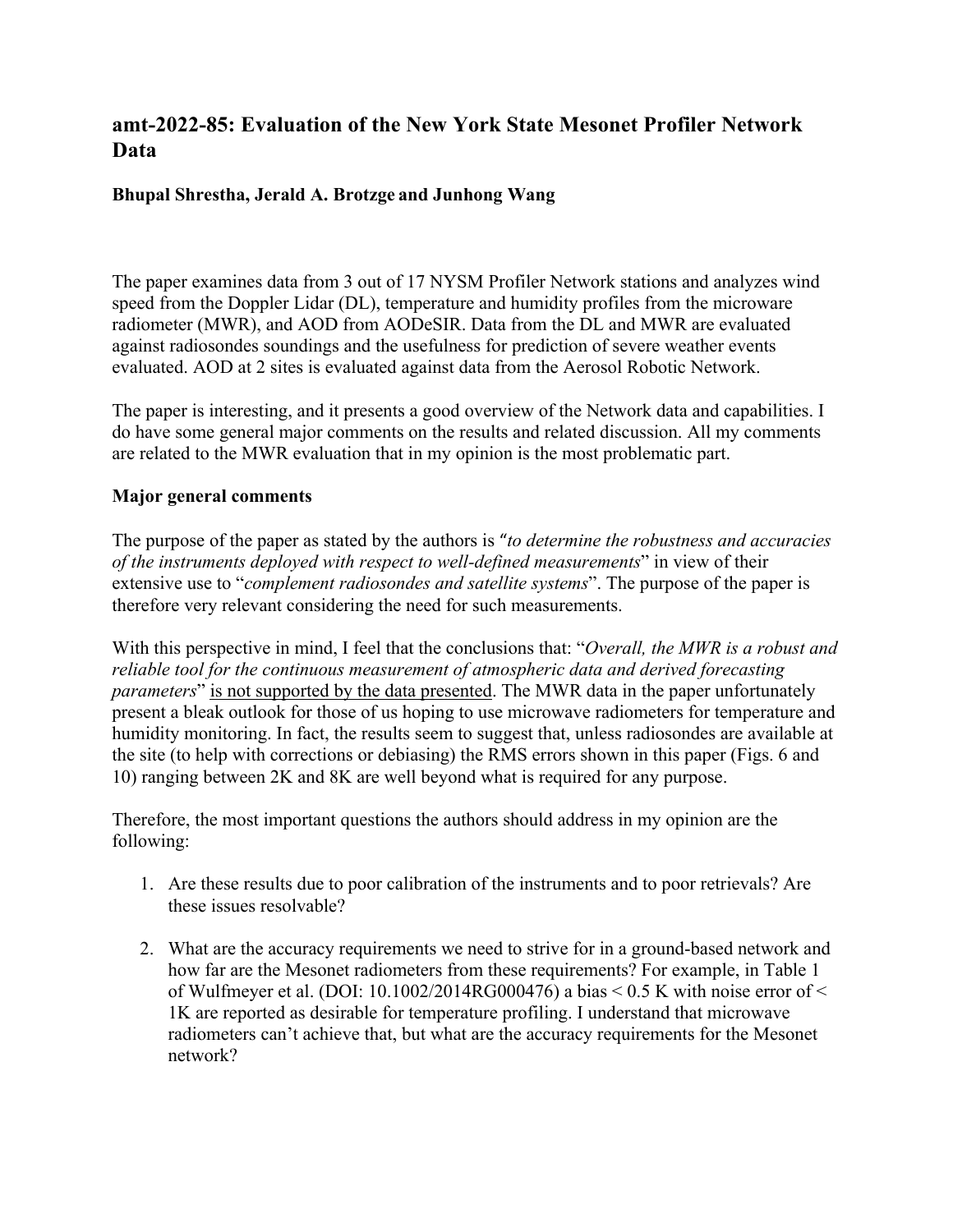3. What are the implications of this analysis for the network itself? It seems to me that with those uncertainties only radiometers co-located with radiosondes can be reasonably used. How about the remaining 14 radiometers for which there are no radiosondes available?

This question brings the following consideration: what is the expected uncertainty in the forecast capability at a site where there are no radiosondes for correction? To this end, in my opinion, the paper would be more informative if the radiosondes were used only for evaluation purpose and the analysis was carried out entirely without the correction part. Table 5 and the whole case study (i.e. sections 4.6 and 4.7) should contain the results from the uncorrected MWR profiles. This would give us an idea of what can be reasonably expected from a profiler at a site without radiosondes.

### **Major specific comments:**

- 1. Throughout the paper the MWR retrievals are called "measurements". Please change this. Some specific examples are reported later.
- 2. **Section 4.4** This section is a little bit puzzling, and I am not sure I understand it. I understand that, because the radiometer is pointing at 20-degree elevation, you may have a better chance of having less measurement degradation during rain. However, why should the radiometer do so much better during cloudy conditions than during clear sky? Or during rain than during cloudy? I assume that, if the effect of rain deposition is eliminated, the radiometer shouldn't distinguish between rainy and cloudy. To me the results could be easily explained by compensating measurement biases during precipitation, I am not sure this section should be kept at all as it is difficult to interpret.
- 3. **Section 4.4** How do you know what are the conditions off-zenith? The IRT is looking at zenith so how do you know whether off-zenith, where the radiometer is pointing, is cloudy or clear? Perhaps there are clouds over the radiometer and not off zenith, or the other way around. In my opinion this entire section 4.4 should be eliminated.
- 4. **Section 4.5** This section should be eliminated. Of course, it comes without saying, that if we do have radiosondes at the site and we correct the radiometer based on the radiosondes we get good results, we already know this. But this defeats the entire purpose of having a network of radiometers. As mentioned in my general comments, I think the manuscript would be much more valuable if the authors used the radiosondes only for evaluation and not for correction. With the correction in place the conclusion of the analysis should be that the MWR are a good "*complement*" to radiosondes and should be deployed at radiosondes sites to increase the temporal coverage but have no value at sites where there are no radiosondes.

#### **Minor comments:**

- 1. Page 6 L138 Please change vertical resolution to vertical grid
- 2. Page 9 Line 209 Please change MWR measurements with MWR retrievals